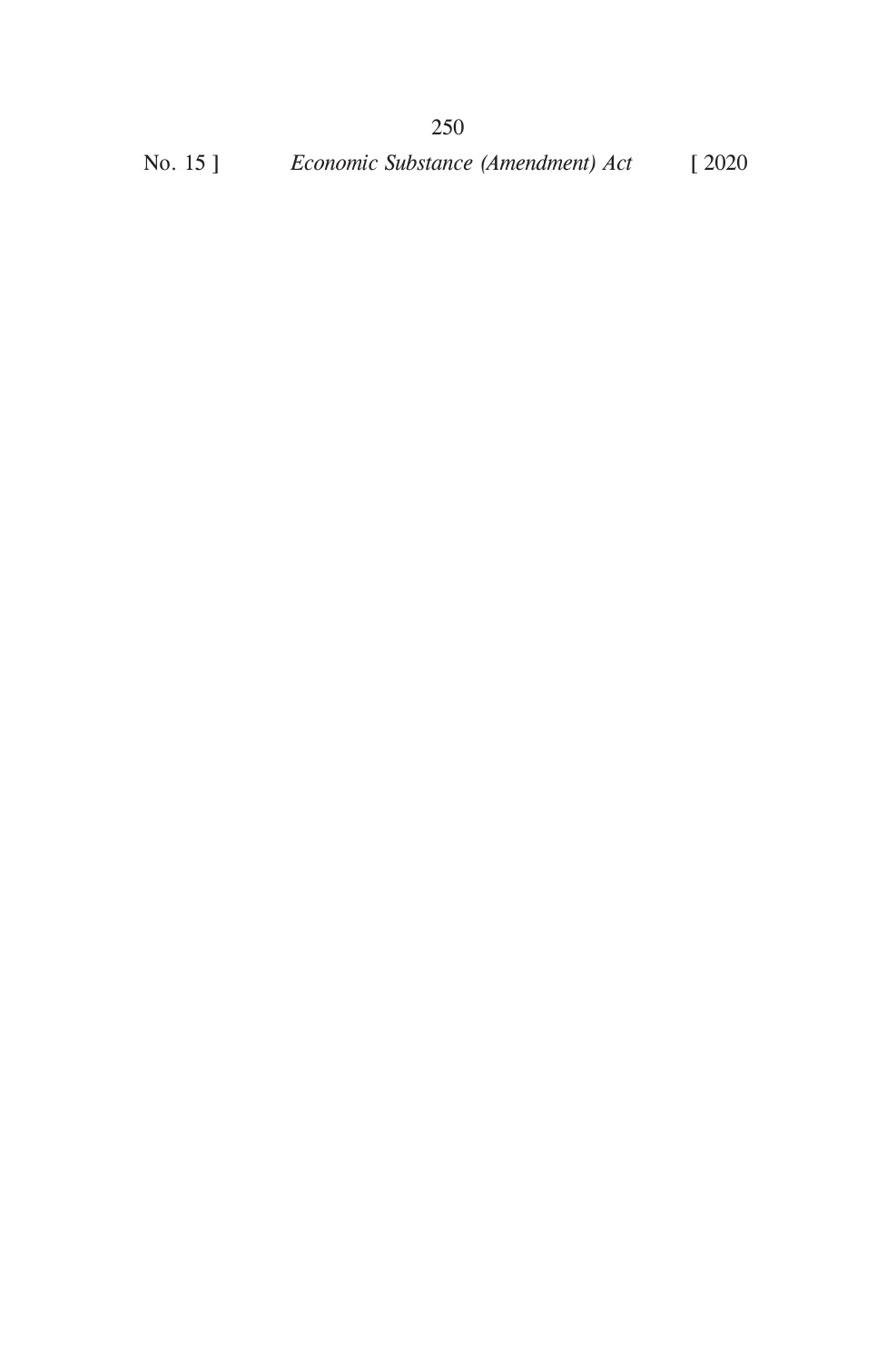# **SAINT LUCIA**

## **No. 15 of 2020**

**AN ACT** to amend the Economic Substance Act, No. 33 of 2019.

[ 30th December, 2020 ]

**BE IT ENACTED** by the Queen's Most Excellent Majesty, by and with the advice and consent of the House of Assembly and the Senate of Saint Lucia, and by the authority of the same, as follows: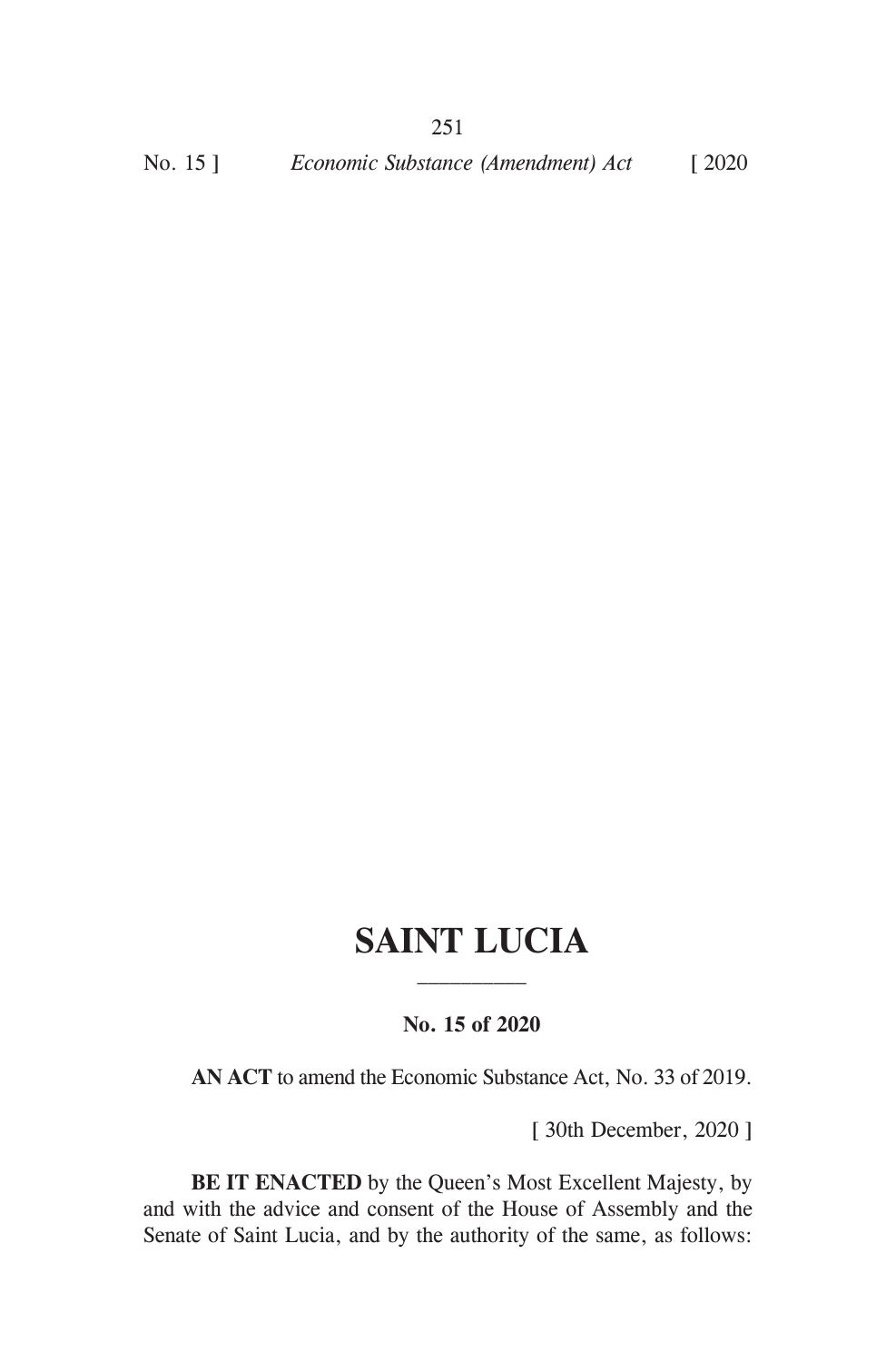## **Short title**

**1.** This Act may be cited as the Economic Substance (Amendment) Act, 2020.

#### **Interpretation**

**2.** In this Act, "principal Act" means the Economic Substance Act, No. 33 of 2019.

#### **Amendment of section 2**

**3.** Section 2 of the principal Act is amended —

- (a) by deleting the definition of "high risk intellectual property company" and by substituting the following —
	- " "high risk intellectual property company" means
		- (a) an intellectual property company that owns an intellectual property asset that —
			- (i) has been acquired from related parties or obtained through the funding of overseas research and development activities by another entity, and
			- (ii) is licensed to related parties or otherwise generates income as a consequence of activities performed by foreign related parties; or
		- (b) an intellectual property company that owns an intellectual property asset and does not carry out research and development as part of its core income-generating activity in Saint Lucia;";
- (b) by deleting the definition of "holding company" and by substituting the following —
	- " "holding company"
		- (a) means a company that holds assets from which income in the form of interest, rent and royalties is derived;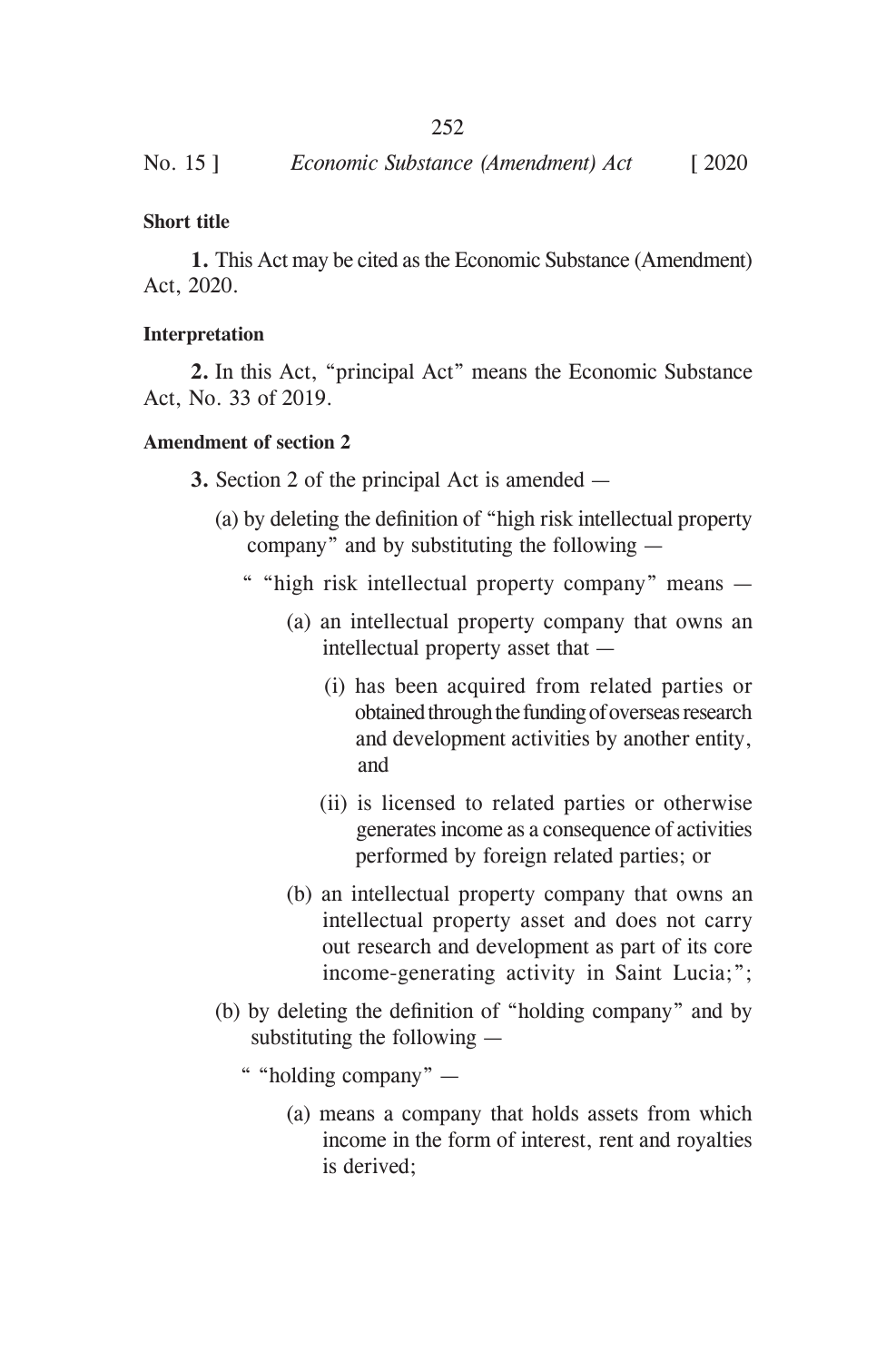- (b) includes
	- (i) a company holding tangible assets,
	- (ii) a company holding intangible assets;";
- (c) by deleting the definition of "intellectual property asset" and by substituting the following —
	- " "intellectual property asset" means
		- (a) a patent;
		- (b) technical know-how;
		- (c) an industrial design;
		- (d) software that is subject to copyright;
		- (e) an intangible asset that is non-obvious, useful or novel; and
		- (f) other similar intangible assets that are functionally equivalent to a patent;

 where such assets are legally protected and subject to an approval and registration process;";

- (d) by deleting the definition of "pure equity holding company" and by substituting the following —
	- " "pure equity holding company" means a company which only holds equity participations in other entities from which the only form of income derived are dividends and capital gains and which —
		- (a) holds voting rights in another company;
		- (b) has the right to appoint or remove a majority of the board of directors of that other company; or
		- (c) controls alone, under an arrangement with other members, a majority of the voting rights in that other company;";
- (e) in the definition of "relevant sector", by deleting the words "the Schedule" and by substituting the words "Schedule 1".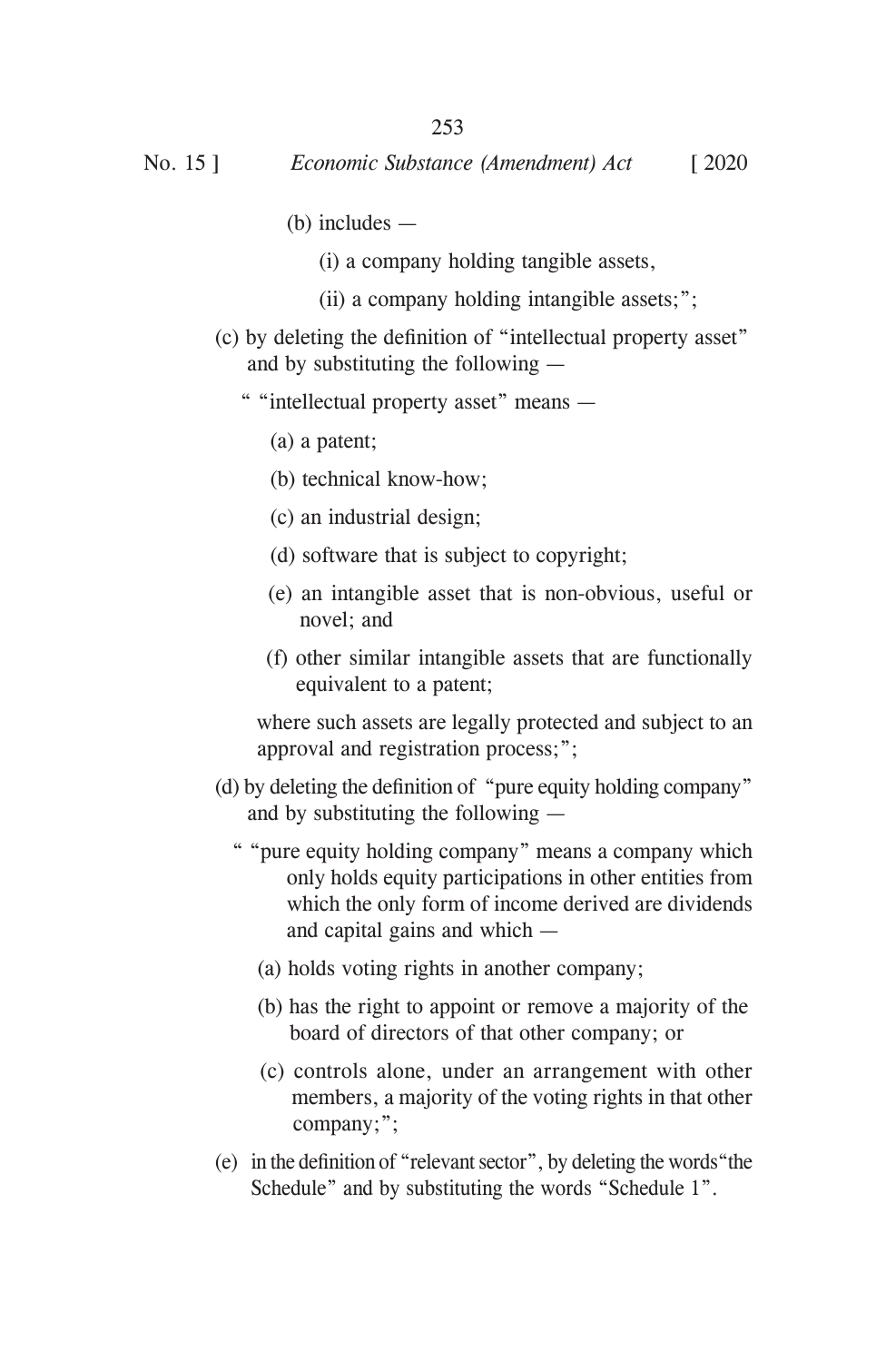## **Amendment of section 8**

**4.** Section 8(1) of the principal Act is amended by inserting immediately after the words "section 7" the words "or section 11A".

#### **Amendment of section 11**

—

—

- **5.** Section 11 of the principal Act is amended
	- (a) by deleting subsection (1) and by substituting the following

"(1) A relevant entity shall, for each year of income in which it operates or carries out activities in a relevant sector, have adequate economic substance.";

(b) by deleting subsection (7) and by substituting the following

"(7) Notwithstanding subsection (1), an intellectual property company shall demonstrate a direct relationship between the income arising from intellectual property assets and the expenditure of the company that contributes to the generation of that income to qualify for an exemption on income accruing from a source outside of Saint Lucia under the Income Tax Act, Cap. 15.02.";

(c) by inserting immediately after subsection (7) the following new subsections  $(7A)$ ,  $(7B)$ ,  $(7C)$ ,  $(7D)$  and  $(7E)$  —

 "(7A) In determining whether income qualifies for an exemption under subsection (7), the formula specified in Schedule 2 applies.

(7B) The application of the CARICOM Double Taxation Agreement under the CARICOM (Double Taxation Agreement) Act, Cap. 19.05 applies to all intellectual property income.

(7C) An entity holding or exploiting an intellectual property asset only qualifies for the tax exemption on foreign source income if —

(a) the entity's total group-wide turnover does not exceed Fifty Million Euros or the equivalent in Eastern Caribbean Dollars, using a five year average; and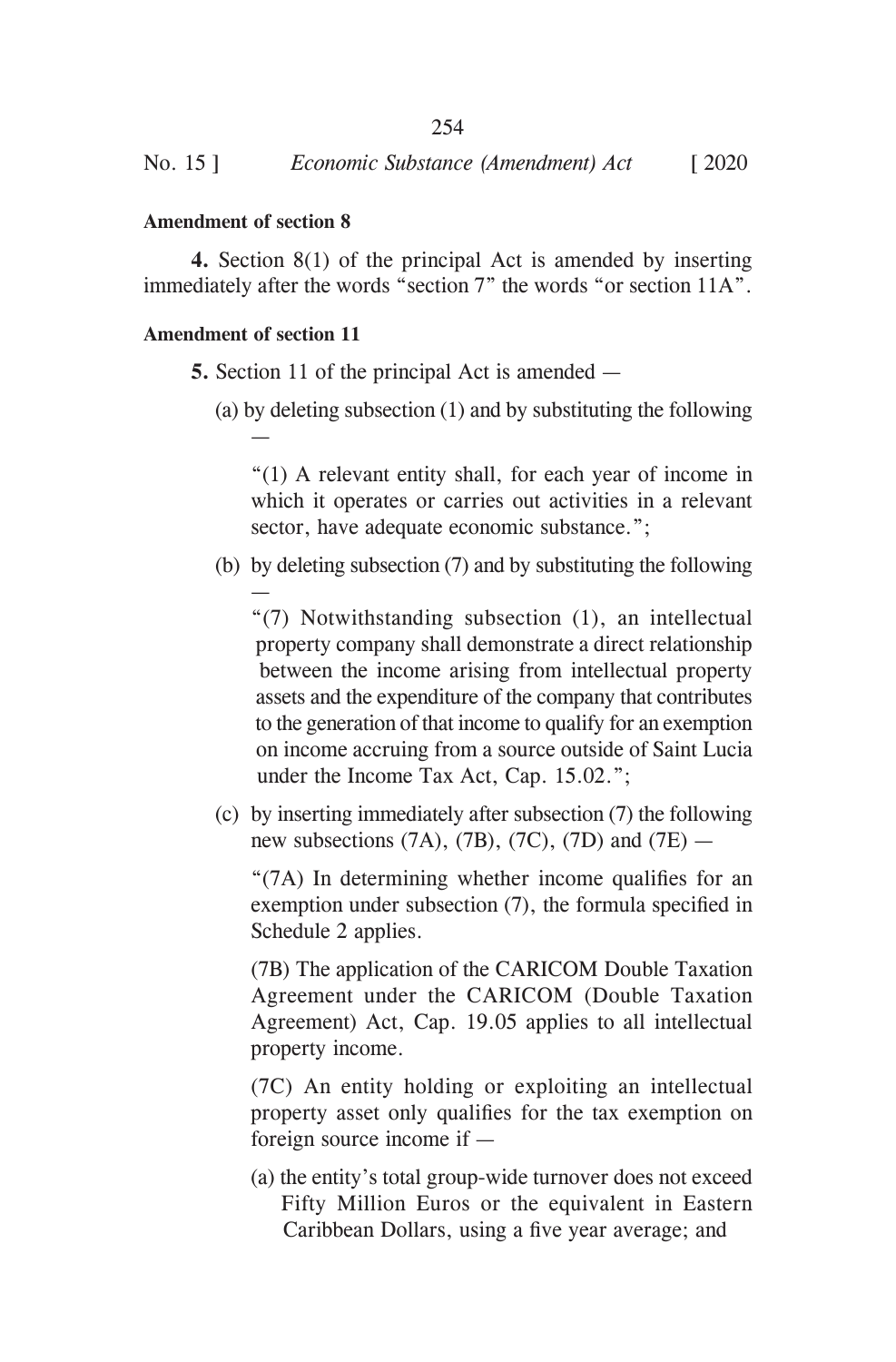(b) the entity's domestic income does not exceed Seven Point Five Million Euros or the equivalent in Eastern Caribbean Dollars, using a five year average.

(7D) Where an entity meets the requirements under subsection (7C) and qualifies for the tax exemption on foreign source income, the Competent Authority shall make the necessary information exchanges in accordance with the standards set out by the Organization for Economic Cooperation and Development on harmful tax practices.

(7E) Notwithstanding subsections (7A) and (7C), the treatment of income arising from intellectual property assets is subject to the provisions of all regional and international Agreements and Conventions in relation to tax matters.";

(d) in subsection  $(8)$ , by deleting the words "marketing, branding or distribution activities,".

## **Insertion of new section 11A**

**6.** The principal Act is amended by inserting immediately after section 11 the following new section 11A —

## "**Investigative powers of the Competent Authority**

 **11A.**—(1) Subject to subsection (2) or (3), the Competent Authority or a public officer authorized by the Competent Authority may, after giving seven days notice to the relevant entity, enter premises where information relating to the relevant entity is kept and assess whether or not the relevant entity satisfies the economic substance requirements by  $-$ 

- (a) carrying out or causing to be carried out an examination or inspection of records, books and documents of the relevant entity;
- (b) requiring the owner, employee, or agent of the relevant entity to —
	- (i) give the Competent Authority reasonable assistance in connection with the examination or inspection as may be necessary, and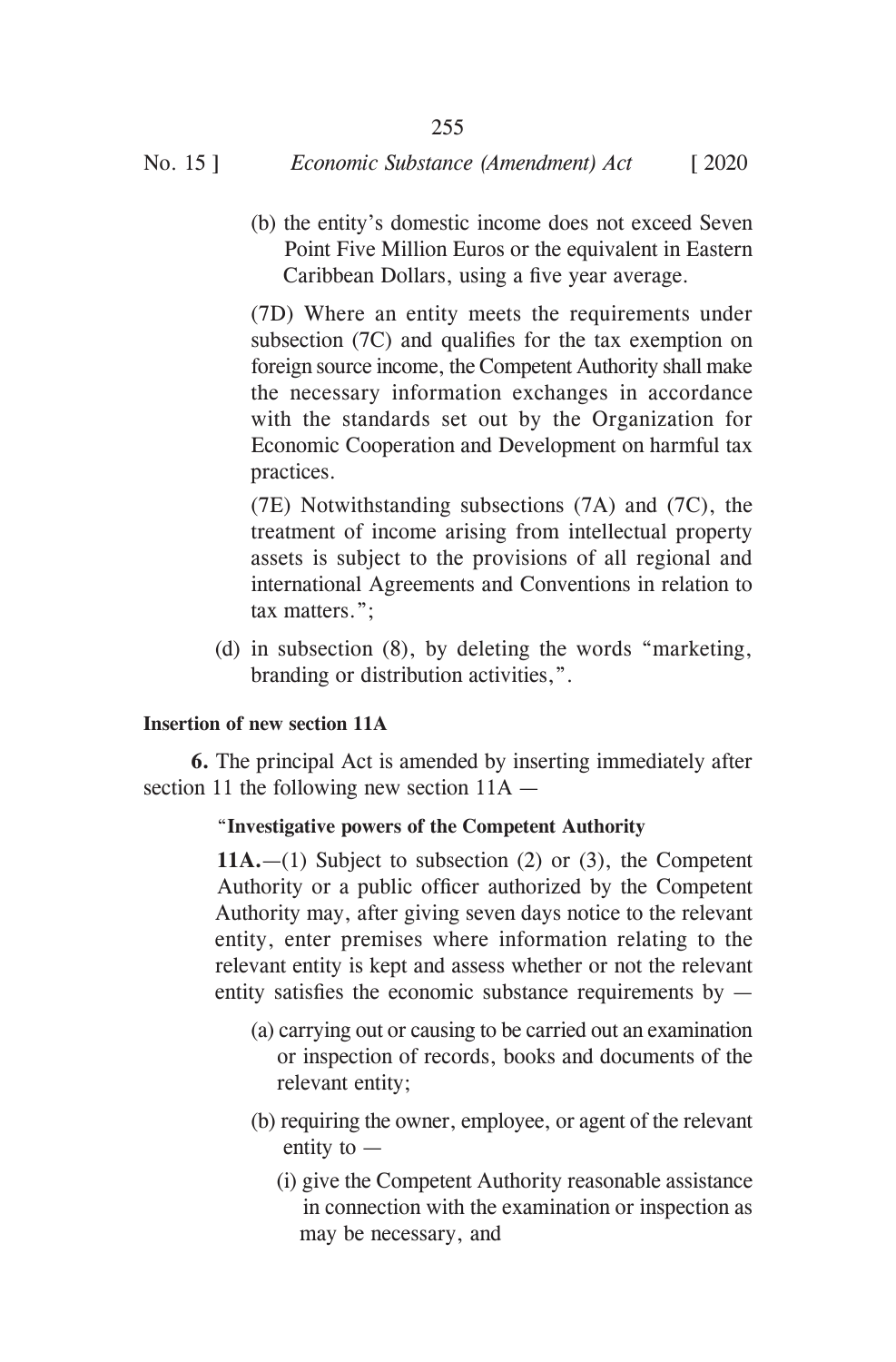- (ii) answer orally or in writing questions relating to the examination or inspection;
- (c) taking possession of any records, books and documents for further examination and retain or make copies of the records, books and documents.

(2) A relevant entity may give written consent to the Competent Authority within seven working days of receipt of a notice under subsection  $(1)$ .

(3) Where a relevant entity does not give its written consent under subsection (2), section 8 applies.".

## **Amendment of section 12**

**7.** Section 12 of the principal Act is amended by deleting paragraph (i) and by substituting the following —

- "(i) in the case of a relevant entity with income from holding intangible assets —
	- (i) conducting research and development without acquiring or outsourcing research and development,
	- (ii) taking strategic decisions, managing and bearing principal risks relating to —
		- (A) the development and subsequent exploitation of the intangible asset; and
		- (B) the third party acquisition and subsequent exploitation of the intangible asset,
	- (iii) carrying on the underlying trading activities through which the intangible asset is exploited for the generation of revenue from third parties;".

## **Amendment of section 13**

 $\mathcal{L} \rightarrow \mathcal{L}$ 

- **8.** Section 13 of the principal Act is amended
	- (a) by deleting subsection (1) and by substituting the following

"(1) A relevant entity registered after the  $31<sup>st</sup>$  day of December, 2018 shall submit to the Competent Authority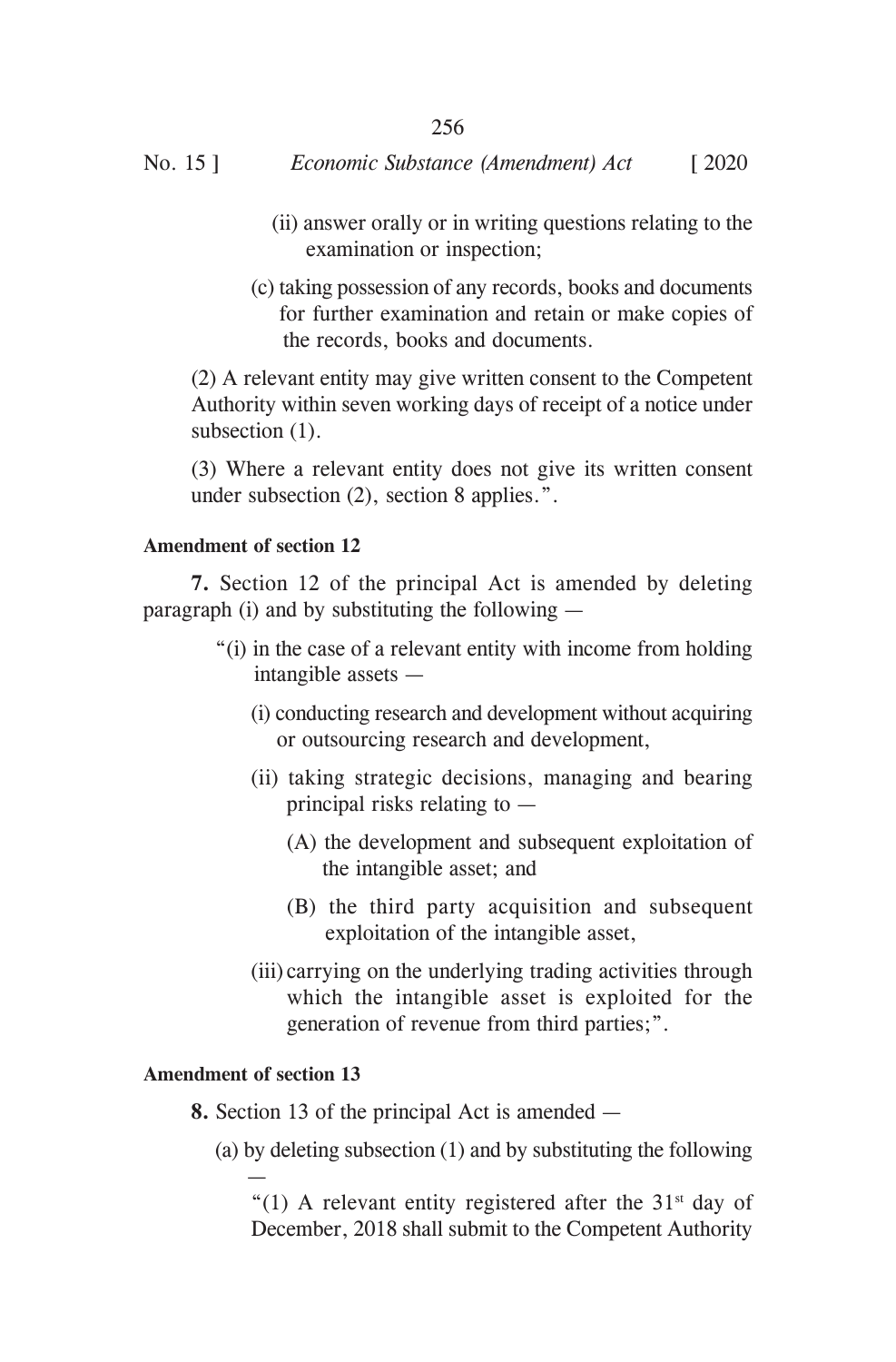an economic substance return within twelve months after its first year of income.";

(b) by inserting immediately after subsection (1) the following new subsections  $(1A)$ ,  $(1B)$  and  $(1C)$  —

"(1A) Notwithstanding subsection (1), a relevant entity shall, in subsequent years of income, submit to the Competent Authority an economic susbtance return within three months after a year of income.

(1B) A relevant entity exempted under section  $3(1)(a)$  shall, from the 1<sup>st</sup> day of July, 2021, submit an economic substance return to the Competent Authority twelve months after the end of its year of income in the first instance.

(1C) Notwithstanding subsection (1B), a relevant entity exempted under section  $3(1)(a)$  shall, in subsequent years of income, submit to the Competent Authority an economic substance return within three months after a year of income.".

#### **Insertion of new section 18A**

**9.** The principal Act is amended by inserting immediately after section 18 the following new section 18A —

#### "**Provision of false information**

 **18A.**—(1) A person shall not knowingly or willfully supply false information to the Competent Authority.

(2) A person who contravenes subsection (1) commits an offence and is liable on summary conviction to a fine not exceeding fifty thousand dollars.".

#### **Amendment of section 23**

**10.** Section 23 of the principal Act is amended by deleting the words "the Schedule" and by substituting the words "Schedule 1 or Schedule 2".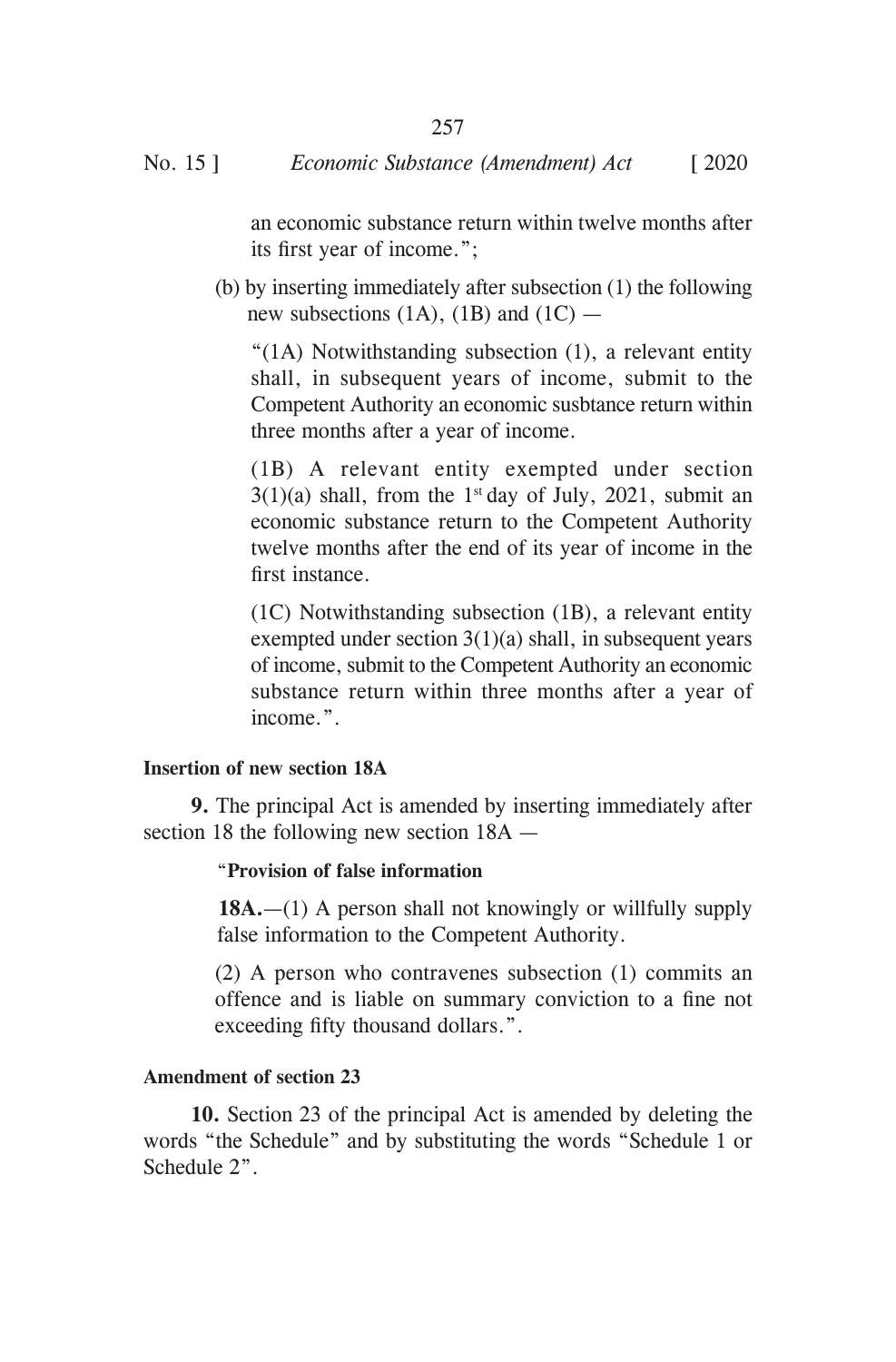## **Substitution of the Schedule**

**11.** The principal Act is amended by deleting the Schedule and by substituting the following Schedule 1 —

#### **"SCHEDULE 1**

(Section 2)

#### **RELEVANT SECTOR**

- 1. Banking business.
- 2. Insurance business.
- 3. Shipping.
- 4. International mutual funds business.
- 5. Financing and leasing.
- 6. Headquatering.
- 7. Activities of a company holding tangible assets.
- 8. Activities of a company holding intangible assets.
- 9. Activities of a pure equity holding company.
- 10. Distribution and service centre business.
- 11. A combination of a business or activity carried on under paragraphs 1 to 10.".

## **Insertion of new Schedule 2**

**12.** The principal Act is amended by inserting immediately after Schedule 1 the following new Schedule 2 —

#### **"SCHEDULE 2**

(Section 7A)

#### **FORMULA**

In determining whether income qualifies for an exemption under section 11(7), the formula is  $-$ 

> A  $- x C = D$ , where  $-$ B